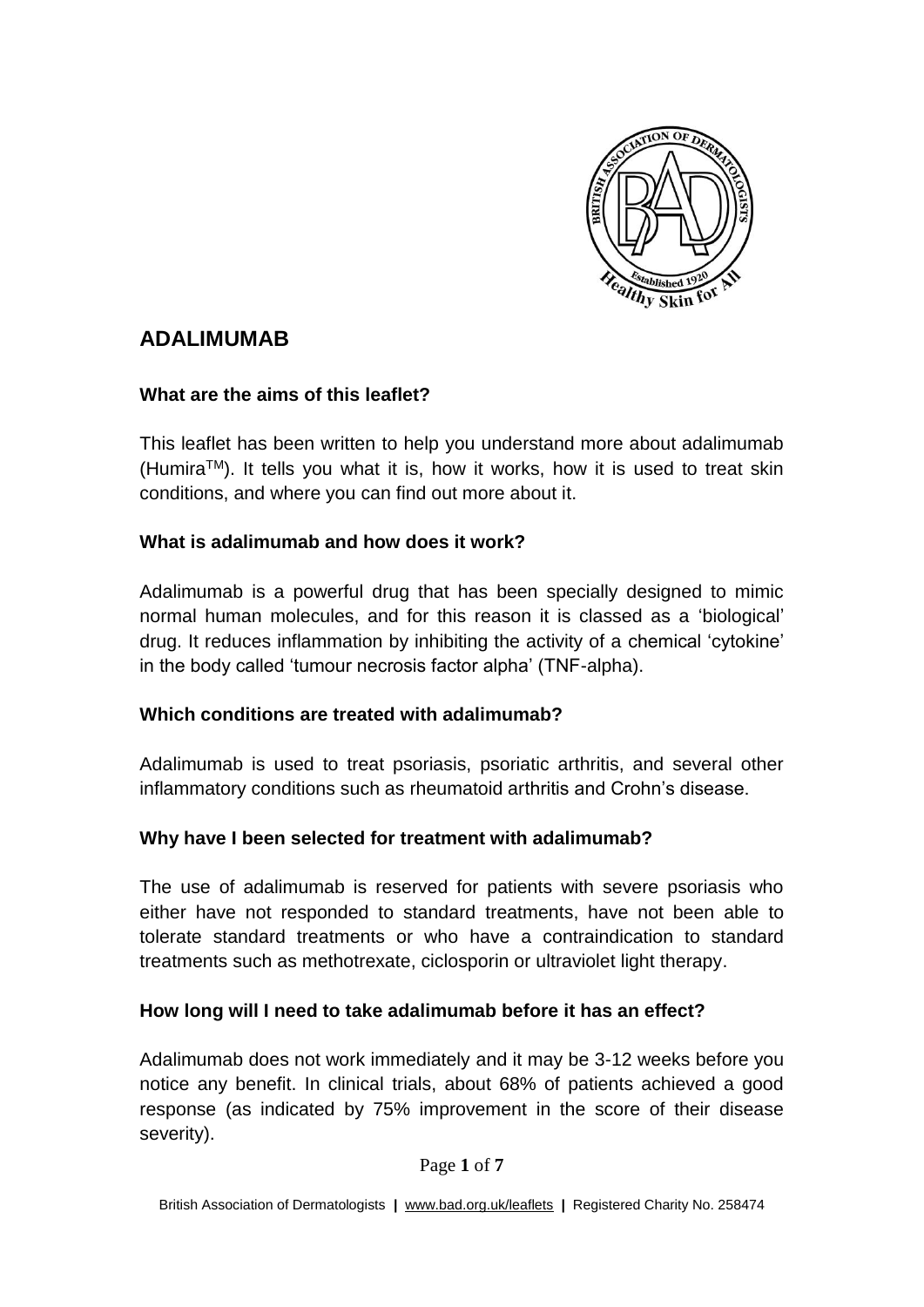#### **How do I take adalimumab?**

Adalimumab is presented as a pre-filled syringe or in a pre-filled pen device. The pen device automatically injects the drug under the skin. A nurse or doctor will demonstrate how to use the pen; details are also given in the package insert. It must be stored in a refrigerator (at 2-8°C). Travelling with adalimumab, or transporting your treatment, requires a cool box or cool bag with icepacks to maintain these temperatures. Injections are made under the skin of the stomach, thighs or upper outer arms. You will be provided with sharps bins so that you can dispose of your syringes and needles safely.

#### **What dose should I take?**

The recommended dosage schedule of adalimumab for an adult patient with psoriasis is an initial loading dose of 80 mg, followed by 40 mg every other week for four months starting one week after the initial dose. If the response at four months is deemed adequate by your dermatologist, treatment would then normally be continued to maintain improvement. If treatment is stopped, your psoriasis will probably recur but this is unlikely to happen in the first month.

#### **What are the possible side effects of adalimumab?**

#### **Mild**

- *Reactions at the injection sites.* These are usually mild and include redness, a rash, swelling, itching, or bruising. They usually go away within 3 to 5 days. If you have pain, redness or swelling around the injection site that doesn't go away, or gets worse, contact your dermatologist.
- *Upper respiratory infections,* for example, sinus infections.
- *Headaches, rash, nausea.*

#### **Potentially severe**

● *Serious infections.* Adalimumab may decrease your ability to fight infection. Inform your doctor of any current or past infection (particularly tuberculosis), or if you are prone to infections such as cold sores or cystitis. Also tell your doctor if you have or have ever had any disease that affects your immune system, such as cancer, human immunodeficiency virus (HIV) infection, acquired immunodeficiency syndrome (AIDS), or viral hepatitis. Try to avoid close contact with anyone with a bad cold, influenza or chest infections, and wash your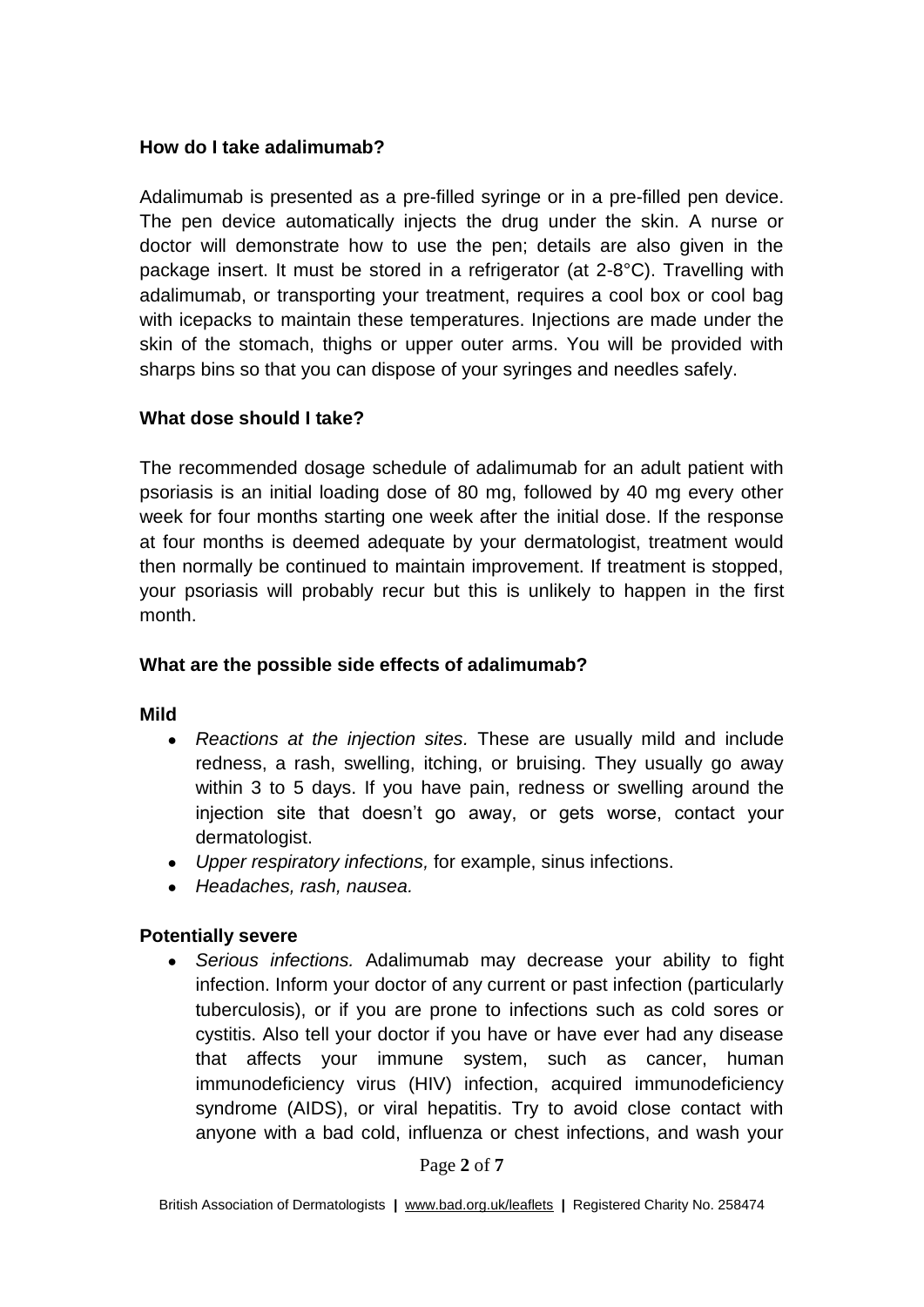hands frequently when taking this medication. Avoid dairy foods that are not pasteurised, Camembert, Brie and blue cheeses, pâté or eggs, meat or poultry that are not adequately cooked and thus pose a risk of salmonella infection. Contact your doctor if you get an infection, or any symptom or sign of an infection, including: fever, lethargy, cough, influenza-like symptoms, warm, burning on passing urine, dental problems, red or painful skin, and open sores on your body. Your dermatologist may suggest discontinuing adalimumab temporarily.

- *Nervous system diseases*. There have been rare cases of adalimumab affecting the nervous system. Symptoms of this include: numbness or tingling; problems with vision; weakness in the arms and/or legs; and dizziness. Tell your doctor if you have ever had a nervous system complaint, such as multiple sclerosis, Guillain-Barré syndrome or seizures.
- *Blood problems.* Some patients taking adalimumab may fail to produce enough of the blood cells that help to fight infections or to stop bleeding. If you develop a fever that doesn't go away, bruise or bleed very easily, or look very pale, contact your doctor.
- Heart problems. You should also tell your doctor if you have ever been treated for heart failure. If you have, your doctor may choose not to start you on adalimumab, or may want to monitor you more closely. While on treatment you should inform your dermatologist if you develop swelling of feet, shortness of breath on exertion or on lying flat.
- *Allergic reactions.* Some patients have had allergic reactions to adalimumab. If you develop a severe rash, a swollen face, or difficulty with breathing while taking adalimumab, you must go to a hospital A&E department immediately and make sure that your dermatologist is informed. If the reaction is severe, such as difficulty breathing, dial 999 and go to A&E by ambulance.
- *Lupus-like reactions*. Some people taking adalimumab have developed symptoms (such as rash and joint pains) that resemble lupus erythematosus, and these usually go away when you stop taking adalimumab.
- *Cancers*. Many drugs that decrease the activity of the immune system can increase the chance of getting a cancer: the risk cannot be quantified, but is low. There have been rare reports of lymphoma (a tumour of the lymph glands) in patients taking adalimumab. Nonmelanoma skin cancers have occurred in patients taking adalimumab and are more common if you have received a lot of ultraviolet light therapy. Your dermatologist should be consulted if you have any concerns about new skin lesions.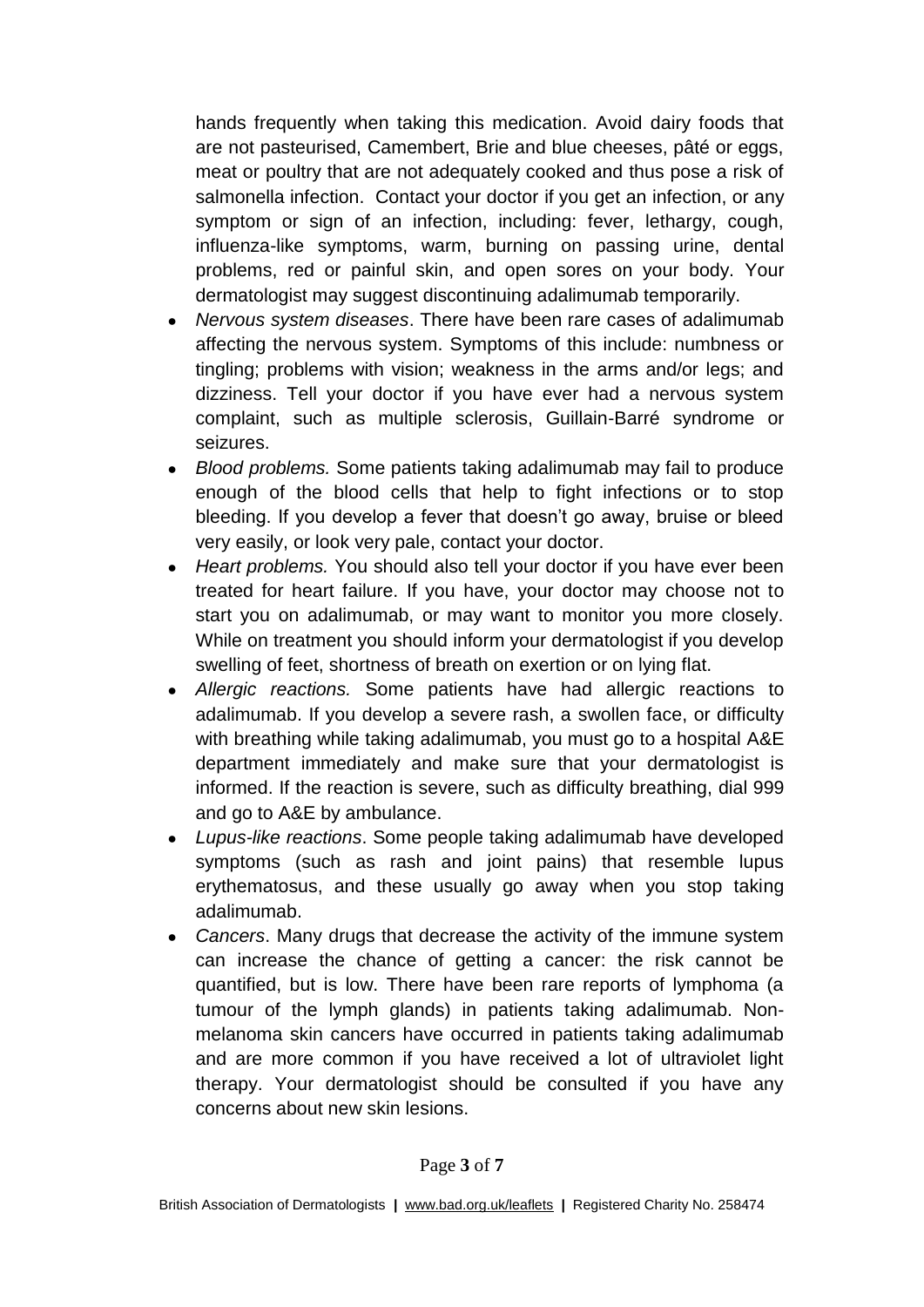Before you start taking adalimumab, your dermatologist will go through a checklist for the following:

- *Tuberculosis,* or close contact with someone who has had it. If you develop any symptoms of tuberculosis (e.g. a dry cough that doesn't go away, weight loss, fever, night sweats) call your doctor. You will need to be examined for tuberculosis and have a skin or blood test.
- *Hepatitis or an HIV infection*, or if you think you are at risk of having these.
- *Numbness or tingling* or a disease that affects your nervous system like multiple sclerosis.
- C*ongestive heart failure*, or if you are already being treated for it.
- If you are scheduled to have *major surgery*.
- If you are scheduled to have *any type of vaccination*.
- *Latex allergy*; latex is present in the needle cover only in the prefilled syringe preparation not in the pen.

You should make sure that you have any regular tests (e.g. with cervical smears and mammograms) to screen for common cancers if you are at the age when these are recommended.

## **What will happen if I need an operation or dental surgery?**

Adalimumab may increase your risk of getting an infection after a surgical procedure. You must tell the doctor or dentist that you are taking adalimumab.

#### **How will I be monitored for the side effects of adalimumab treatment?**

You will probably have a chest X-ray and blood tests before treatment starts; and blood checks need only be done 3 months after commencing adalimumab, and then every 6 months. Monitoring your response and looking out for side effects will take place at regular clinic visits.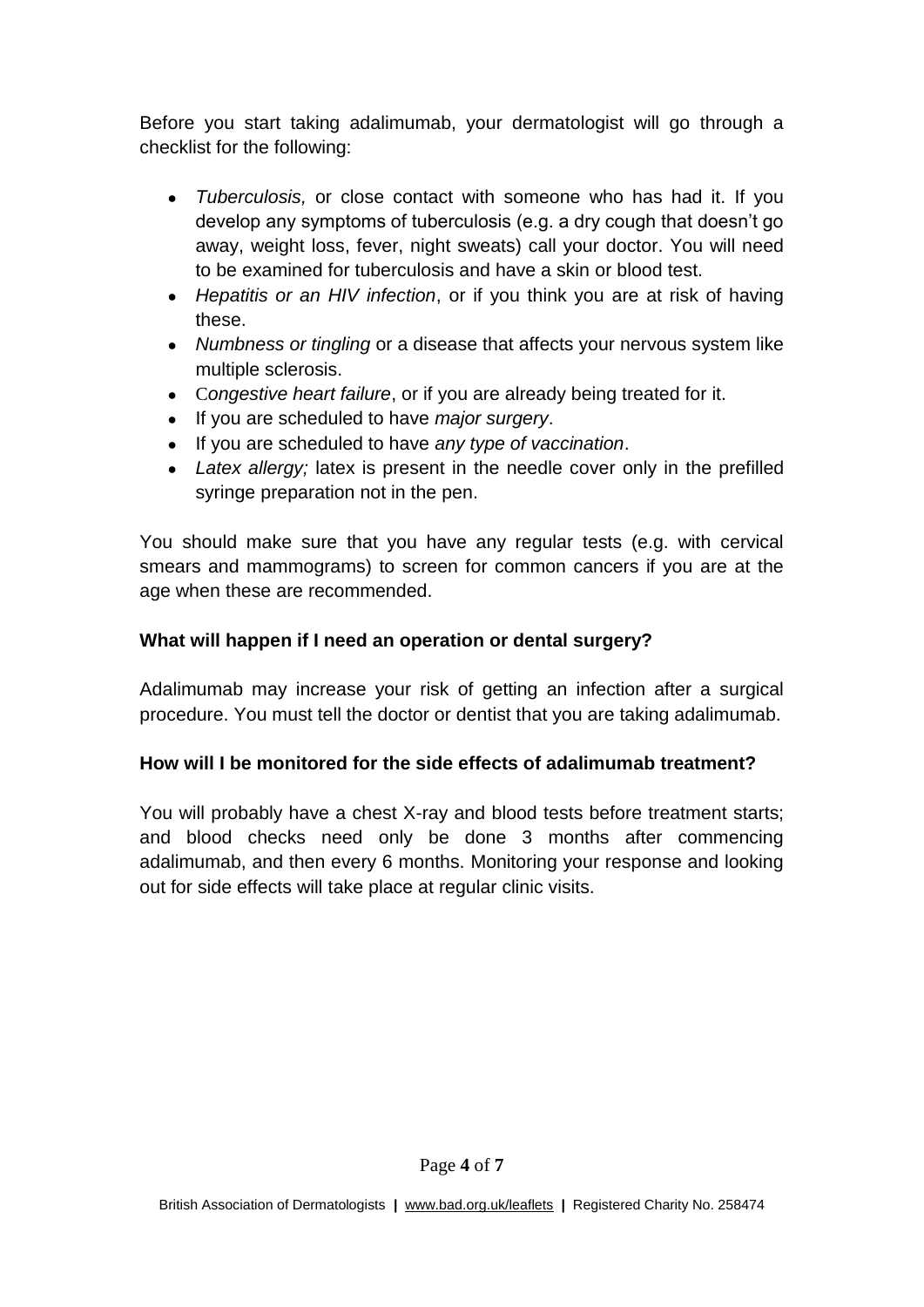## **The BAD Biologic Interventions Register (BADBIR)**

Because adalimumab treatment for psoriasis is relatively new, you will be asked to take part in a national register if it is prescribed for you. This register will collect valuable information on side effects and benefits and will inform doctors on how best to use adalimumab and similar drugs. No information will be passed to the register without your informed consent.

## **Can I have immunisations (vaccinations) whilst on adalimumab?**

**Patients on adalimumab should not be given any of the 'live' vaccines** such as those for polio, rubella (German measles) and yellow fever, although 'inactivated' vaccines are safe. If you require immunisation with a live vaccine, adalimumab should be stopped for at least 6 months before and until 2 weeks after the vaccination. Pneumovax and annual influenza vaccinations are safe and are recommended; however, the new nasal flu vaccination is live and should not be given with adalimumab (see Patient Information Leaflet on [Immunisations\)](http://www.bad.org.uk/for-the-public/patient-information-leaflets/immunisation).

#### **Does adalimumab affect pregnancy?**

Adalimumab has not been studied in pregnant women or nursing mothers, and so its effects on unborn children or babies who are being breast fed are unknown. You should tell your doctor if you are pregnant or become pregnant, and should discuss with your doctor any plan to become pregnant. Otherwise use appropriate contraception.

#### **Can I travel abroad while taking adalimumab?**

Please discuss with your dermatologist if you are planning to travel abroad. Depending on the length of your travel plans, you may need a cool box to take the medication with you. Depending on where you are travelling, precautions may need to be taken against infections. Your dermatologist may be able to advice you on this.

#### **May I drink alcohol while I am taking adalimumab?**

There is no known interaction between alcohol and adalimumab.

Page **5** of **7**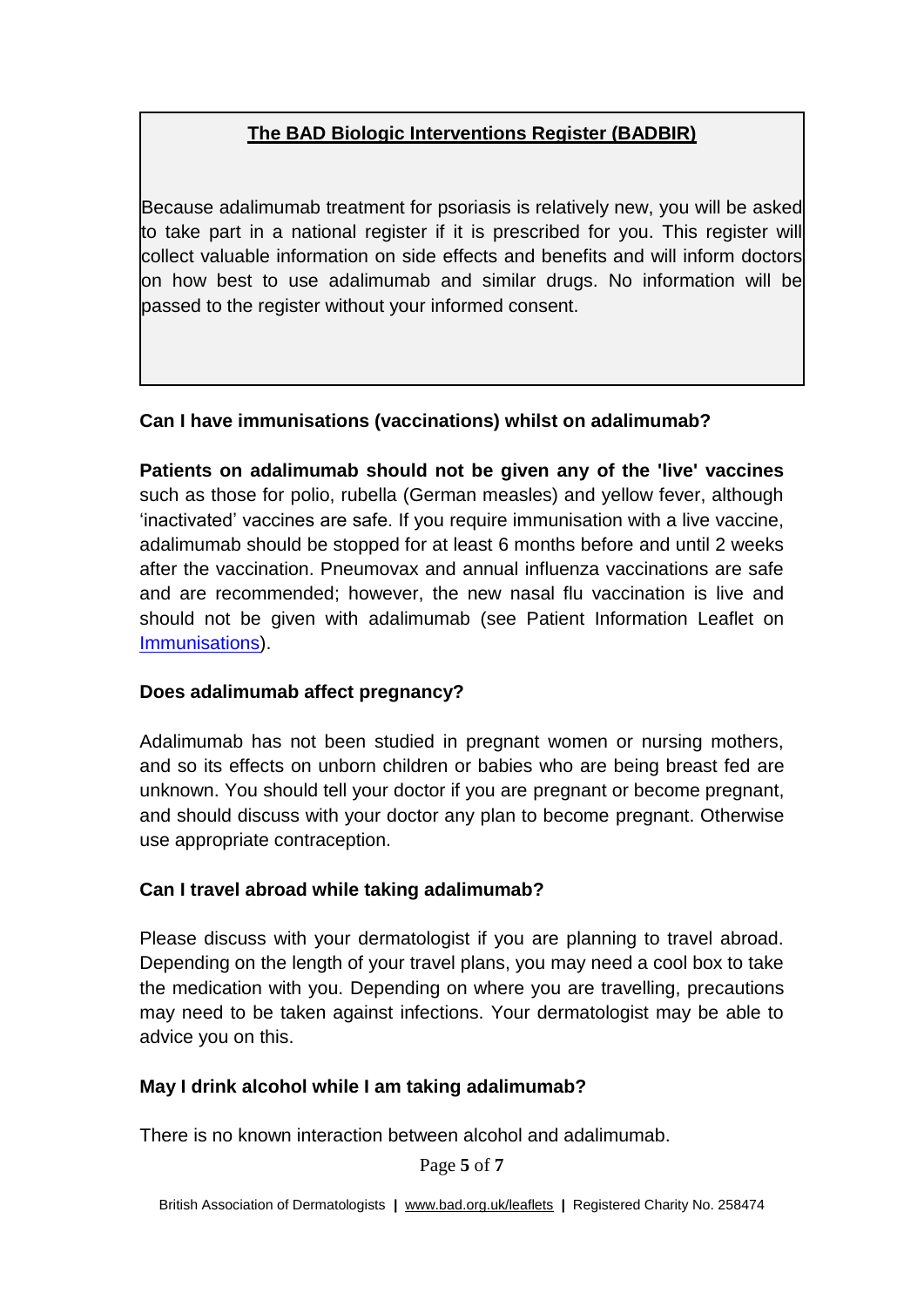#### **Can I take other medicines at the same time as adalimumab?**

Most medicines are safe to take with adalimumab. However, it is important that your GP and other doctors are aware that you are taking it if any new drug is prescribed. Your GP and dermatologist should be aware of all your medications, including over-the-counter ones, and supplements, including herbal medicines. Methotrexate can be taken along with adalimumab. However, you should not take other immunosuppressives (medicines which suppress the immune system) while you are on adalimumab.

## **Can I sunbathe?**

Sun beds and sunbathing should be avoided to reduce the risk of skin cancer.

## **Where can I find out more about adalimumab?**

This information sheet does not list all of the side effects of adalimumab. If you wish to find out more about adalimumab, or if you are worried about your treatment, you should speak to your doctor, specialist nurse or pharmacist.

For fuller details, look at the drug information sheet which comes as an insert with your prescription for adalimumab.

Or visit the website<http://www.humira.com/>

The Psoriasis Association <https://www.psoriasis-association.org.uk/>

For details of source materials used please contact the Clinical Standards Unit [\(clinicalstandards@bad.org.uk\)](mailto:clinicalstandards@bad.org.uk).

**This leaflet aims to provide accurate information about the subject and is a consensus of the views held by representatives of the British Association of Dermatologists: individual patient circumstances may differ, which might alter both the advice and course of therapy given to you by your doctor.**

*This leaflet has been assessed for readability by the British Association of Dermatologists' Patient Information Lay Review Panel*